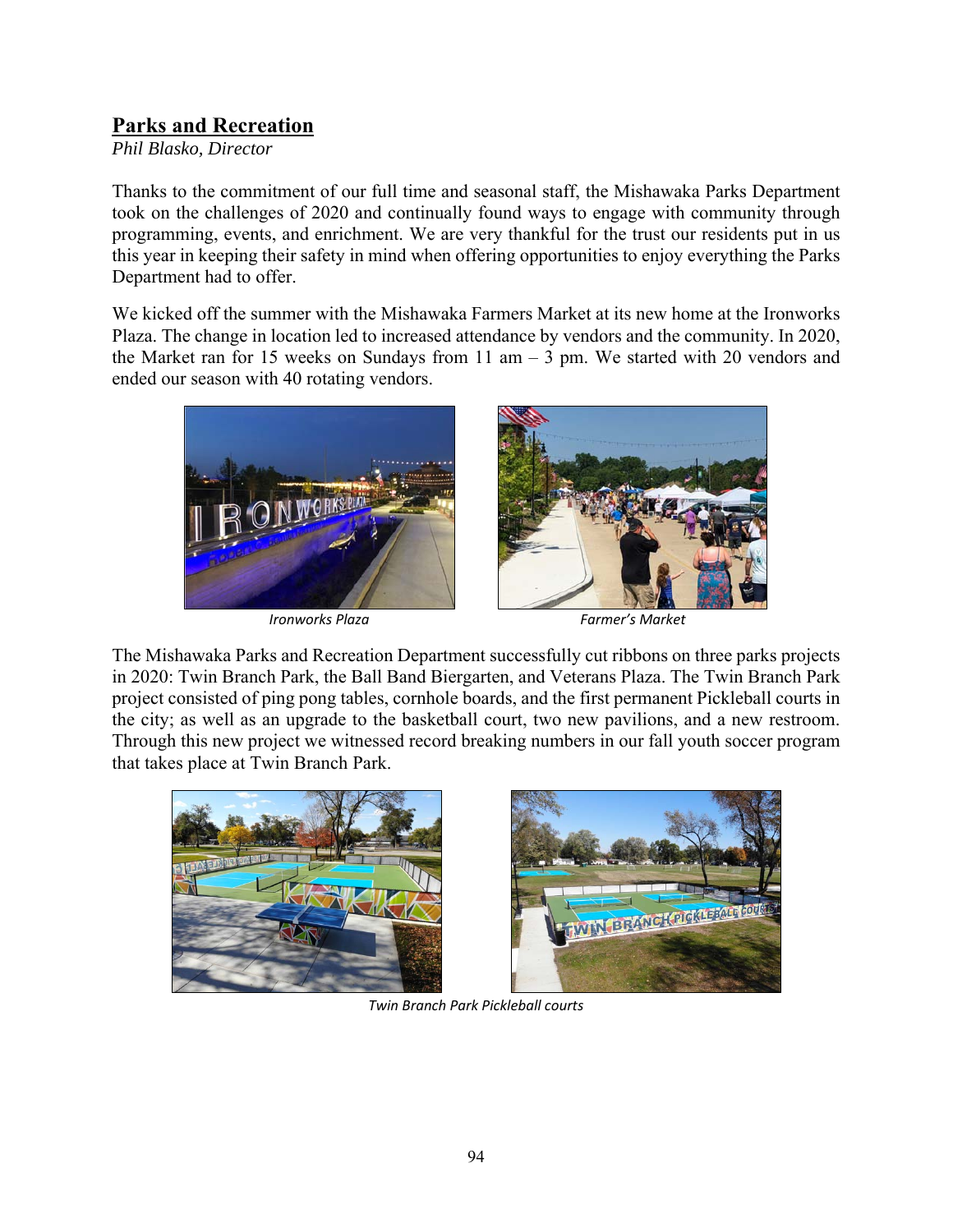The one-of-a-kind Ball Band Biergarten allowed the department to engage in ways we have never witnessed before. Thanks to community partnerships, we were able to provide COVID-compliant activities for people to enjoy. We hosted Happier Hours on Friday and Saturday evenings, the 1K Café on Monday mornings, concerts on Wednesday evenings, and Food Truck Fridays.



*Ball Band Biergarten* 

The relocation and restoration of the Soldiers and Sailors Civil War Monument became the centerpiece of the new Veterans Plaza at Battell Park. This project fits perfectly into our most historic park and allows us to pay tribute to the great history of veterans in our community.



*Veterans Plaza at Battell Park* 

Through a collaboration with School City of Mishawaka the Parks Department was pleased to announce the award of \$191,500 by the United States Department of Education to target internet connectivity deserts in our Mishawaka community that negatively impact children who are learning remotely. This grant will be used to provide public wifi in Mishawaka Parks and Comcast Internet Essentials for families who qualify.

In keeping with the goal of community buy-in, the Hums Park improvements is one that brings teens and city government together. This project focused on bringing something into the community that would encourage teens to interact with our community. Through a partnership with the Parks Department and the Mayor Dave Wood Youth Advisory Council, the first teen centric park in the state of Indiana is coming in early Spring of 2021. The park will consist of cornhole boards, ping pong table, gaga pit, hammock station, new playground, walking paths, fruit orchard, and a Ninja Warrior Course. Giving the youth a voice is something we strive for in designing a park and this renovation will benefit generations to come.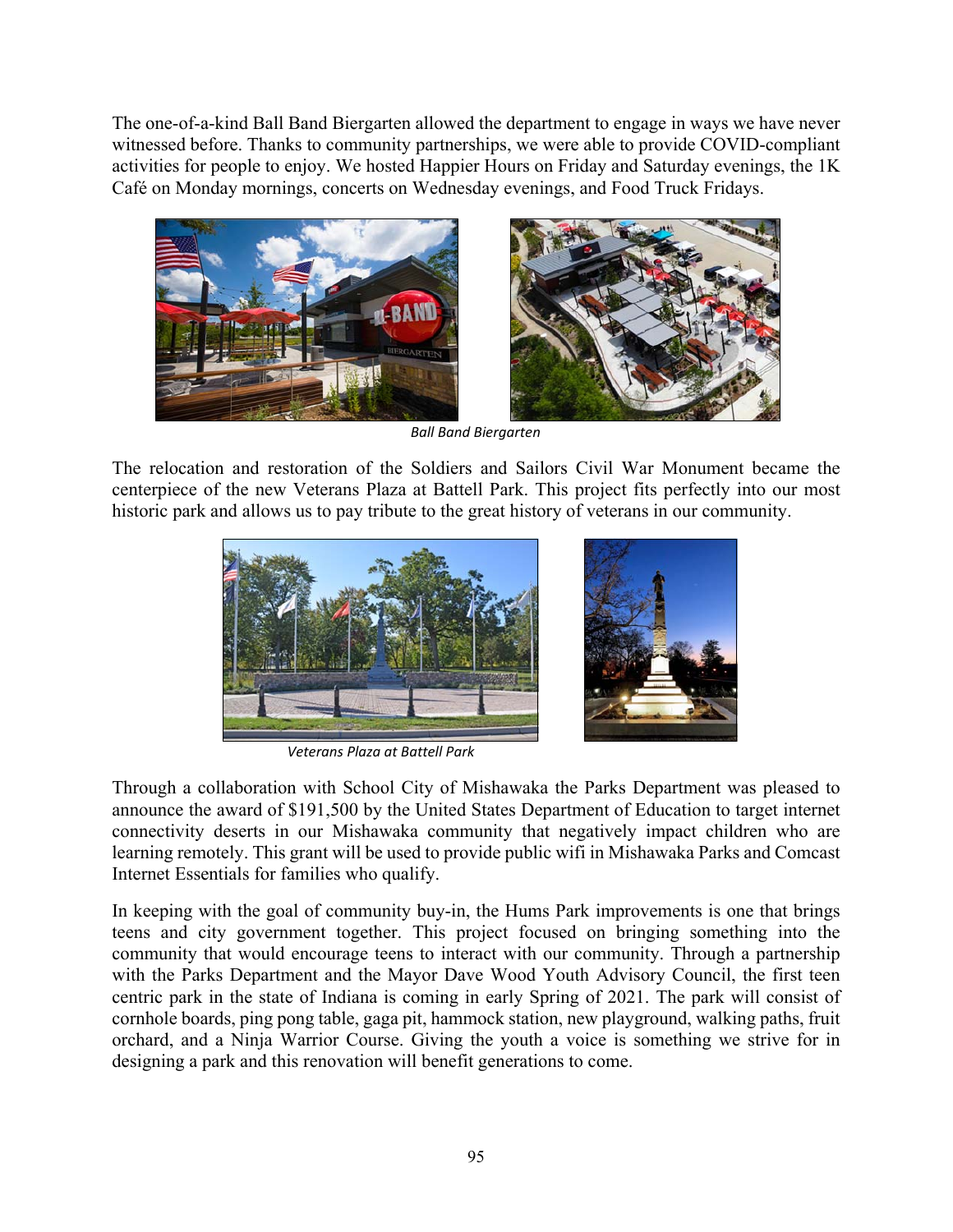### **Special Events and Activities**

Our annual Easter Egg Hunt became a virtual egg hunt. People were asked to submit their child's Easter decorations. The top 15 decorations were selected to win prize baskets that were delivered to the community. Our annual fall event became a virtual Pumpkin Carving Contest. Winners won bags of candy from the Parks Department. Finally, we did a free stocking hand out. 200 kids received a free stocking from the Parks Department. We offered different virtual fitness challenges, cooking classes, and jokes throughout the year.

This summer we focused on free community activities. We introduced a Story Walk that traveled between Central Park, Merrifield Park, and Mary Gibbard Park. A children's book was set up page by page on yard signs so people could walk and enjoy the story. The community loved the program and we will bring it back in 2021. Thanks to our partnership with the Mishawaka Penn Harris Public Library, we featured 4 different books. We also created various scavenger hunts for people to complete at various parks. Almost every Mishawaka Park had its own personalized walking map and scavenger hunt.

This summer we offered a ton of opportunities to get out and get active – both free and charged. We were still able to host our brand-new Virtual Riverwalk 5K. People would sign up for the 5K and have a month to complete the 5K on their own time. Many people expressed that it was their first 5K ever! Thanks to our community partnerships, we were able to offer The Bar Method, Pure Barre, Zumba Toning, and Family Fitness at Central Park. We were also able to offer Aerobics and The Bar Method at Battell Park. All of these outdoor fitness classes were free to attend. The community really appreciated a safe way to get out and get active this past summer. We look forward to these classes growing in the future.

The ever-popular Summer Concert Series ran for the second half of the summer. We painted social distancing circles and posted signage to encourage people to follow Indiana guidelines. Concerts ran at Battell Park, Central Park, and the Ball Band Biergarten. The community loved that we found a way to safely run concerts. All concerts were well attended.

This summer we opened the new Ball Band Biergarten. Thanks to community partnerships, we were able to provide COVID-compliant activities for people to enjoy. We had Happier Hours on Friday and Saturday evenings, the 1K Café on Monday mornings, concerts on Wednesday evenings, and Food Truck Fridays in the fall. We are excited to continue this programming, and more, in 2021.

2020 saw the move of the Mishawaka Farmers Market from Central Park to Ironworks Plaza. The change in location led to increased attendance by vendors and the community. In 2019, the Market ran for 15 weeks on Sundays from 11 am  $-3$  pm. We started with 20 vendors and ended our season with 40 rotating vendors. In 2020, the Market ran for 20 straight weeks on Sundays from 11 am – 3 pm. We had 19 season vendors and 22 rotating weekly vendors. The Market featured local farmers, crafters, and bakers. There truly was something for everyone. This was a popular program not only for vendors, but the citizens of Mishawaka. The Farmers Market is quickly growing into a Mishawaka staple – as of January 2021 we have 30 confirmed season vendors. We cannot even begin to express how excited we are to grow the Market! Be on the lookout for new additions to the market in 2021.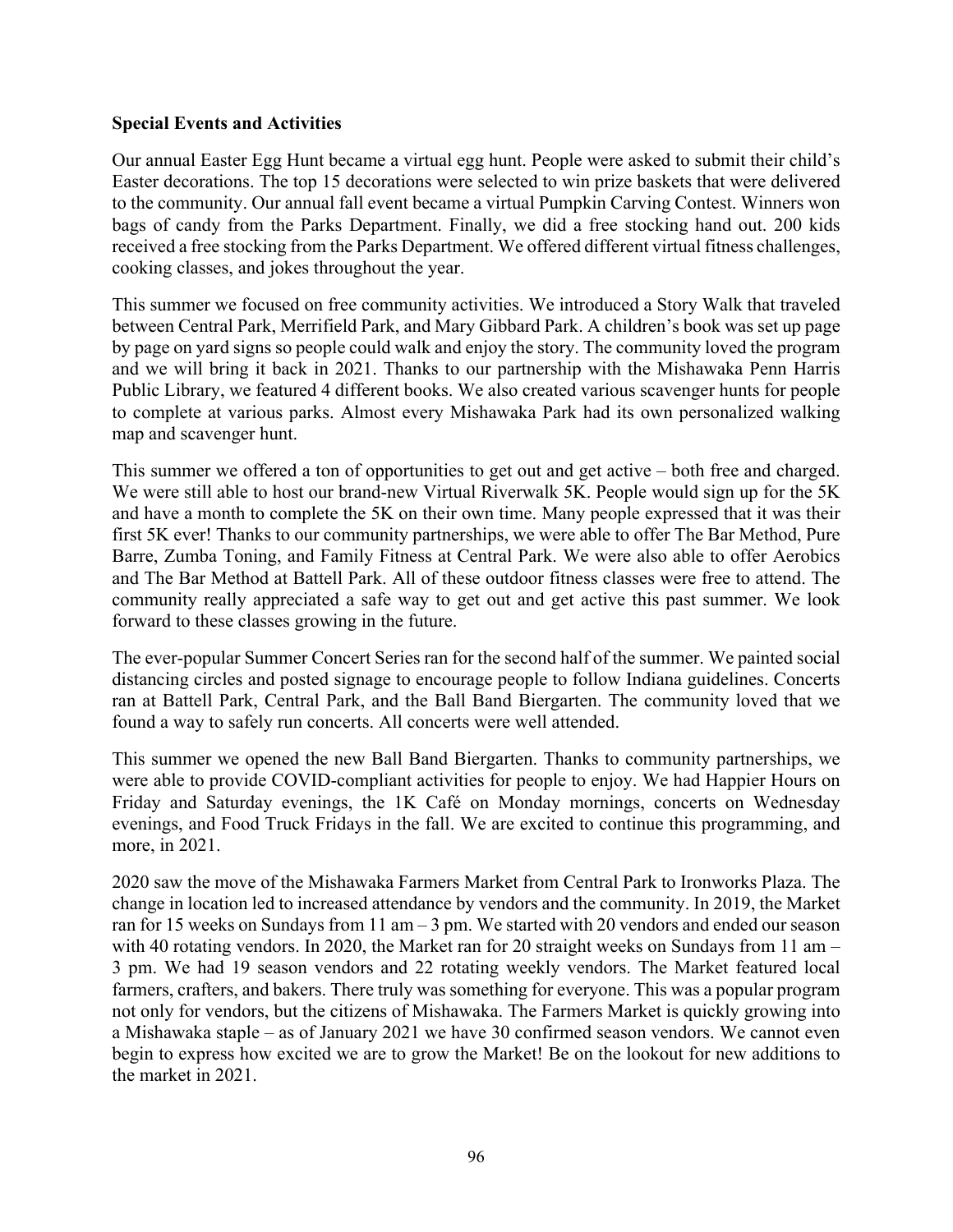#### **Landscape Division**

A vision of the Landscape & Garden Club students came to life this past year through the new Mishawaka Education Foundation Community Greenhouse. Garden Club Students and Young Adult Services were able to utilize our new Greenhouse to help us produce a plethora of annual and perennial flowers to add an extra splash of color around Mishawaka. The department planted more than double our usual number of annual flowers this past year totaling over 450 flats that made their way to our downtown, parks, and Riverwalk. Grandma Barkers Garden around the outside of the Greenhouse grew a wide range of you-pick vegetables that aided several local families during the summer months and offered yet another new way for us to engage with our community. We are all excited to see what comes next out of this incredible space.

#### **Camp and Community Engagement**

With not knowing the future of in-person camp, the department came up with the idea of four innovative Camp in a Box virtual programs from April through May of 2020 as in-person options for programming came to a stop due to the COVID-19 pandemic. We assembled the materials for 5 craft and 5 science activities for children to complete at home. We used Facebook live to guide families through the completion of each activity. We are proud of our creative response to the pandemic and the ability to try new things to continue to positively engage with our community.

Adventure Day Camp operated for 8 of the 9 planned weeks during the summer of 2020. The first week of camp was canceled due to COVID-19 and Governor Holcomb's phased reopening plan for the state of Indiana. The Big Explorer program at Merrifield Park/Castle Manor and the Lil' Explorer program at the Battell Community Center served 131 campers and had no known COVID-19 cases. This was due to the 23 dedicated counselors and site supervisors who followed all the required precautions, social distancing measures, and mask requirements. The restrictions in place due to COVID-19 required us to decrease our enrollment capacity and eliminate one week of camp. This meant a slight decrease in revenue from 2019. Despite revenue decreases, camp served a vital role in supporting the community last summer, particularly for parents who were going back to work and needed a safe and affordable place for their children.

We introduced a 2 day Fall Day Camp at Merrifield Park this year with a successful enrollment. The Fall Day Camp was held over the School City Mishawaka break and provided a place for working parents to send their kids for some outside fun. It is something we can continue to offer and grow as the community comes to expect this option for their children each Fall.

Despite the pandemic, we were able to put together a sponsorship guide and continue the partnerships with individuals and businesses in Mishawaka. We secured \$22,000 in sponsorships for our 2021 events, programs, and activities. We continue to seek partnerships with the community that allow us to provide diverse programs and events.

The Mishawaka Parks and Recreation Foundation was officially announced to the public in November with the purpose of engaging the community to benefit Mishawaka Parks and Recreation in order to further the charitable and educational programs and projects of the city.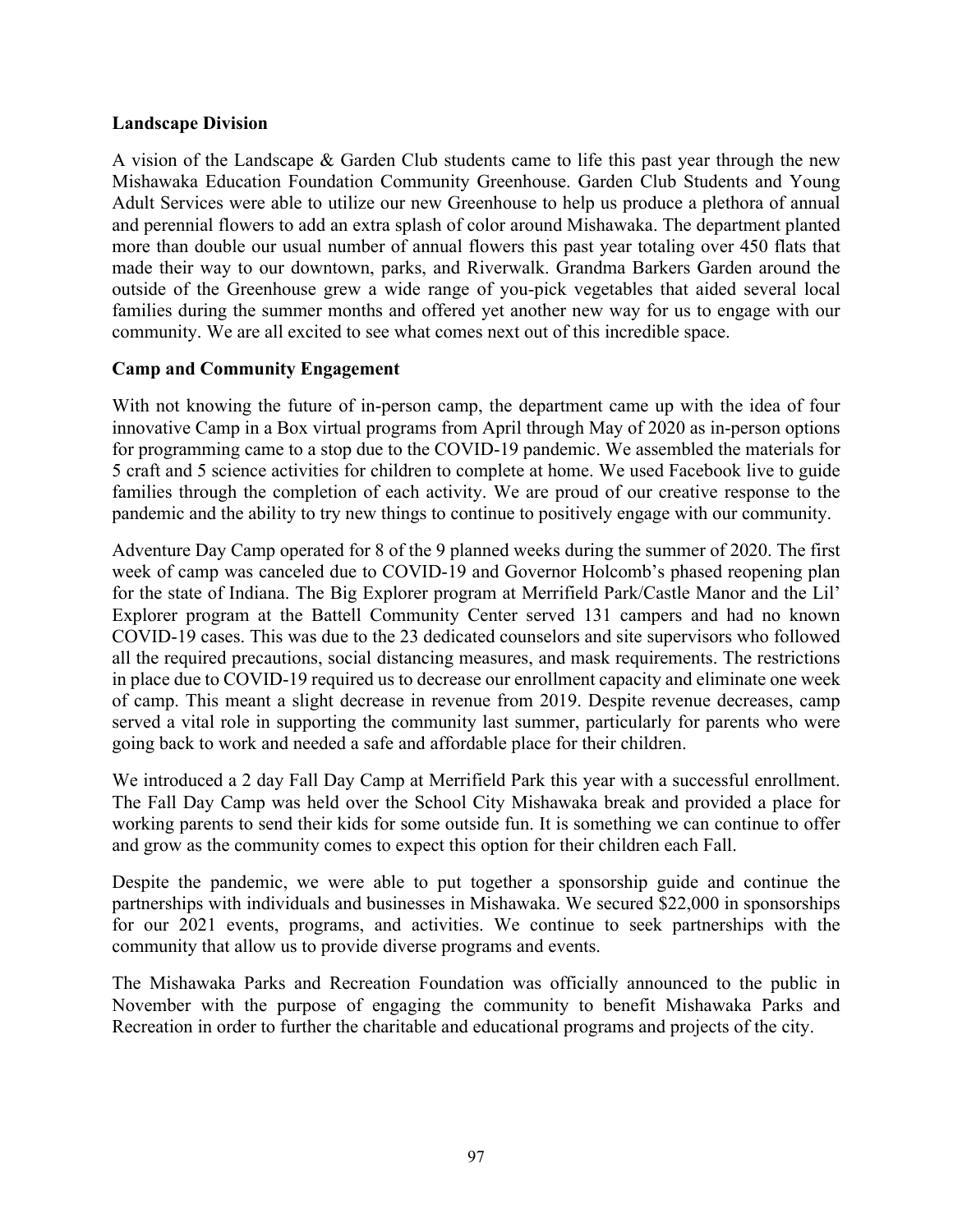### **Recreation Department**

With the spring soccer season canceled in May 2020, youth t-ball was the first youth sports league we were able to offer. The league consisted of 134 kids. 16 teams participated in the league which was happily received by parents looking for recreational activities for their children. Track & Field was held in July with 80 kids participating in practices and meets held at Mishawaka High School. Moving into fall and expecting to see lower registration numbers from the previous years due to the pandemic, it was a pleasant surprise to see slight increases in registration numbers for our fall soccer and flag football leagues. Even with being closed for almost 2 months and not collecting disc golf admissions, George Wilson Park experienced a boost in revenue brought in for the 2020 disc golf season.

## **Merrifield Complex**

Merrifield Ice Rink opened for the season on December 11th. This season we focused on adapting to ensure safety and peace of mind for the patrons that came to enjoy the facility by creating a new outdoor seating area. New this season we offered a private birthday party rental that allowed the public to rent the entire rink for 1-hour. In addition to our private birthday parties and public skate hours, Irish Youth Hockey League utilizes the facility four nights a week for their practices and games. Two nights per week, the ice rink hosted adult pick-up hockey. Despite the uncertain times we are facing, the community utilized the facility and enjoyed the ability to get out and have fun!

## **The Battell Community Center**

The Battell Community Center remained dedicated to providing organized programming for the development of our children and teens, activities and services for adults and senior citizens and affordable recreational, social, and educational activities to community members of all ages. Some of our reimagined community efforts this year included a school supply drive, free flu shots, multiple food drives, free virtual art classes, teen nights, a community yard sale and more! We partnered with our good friends at Crossroads Community Church to Stuff the Bus. The supplies collected were then given to School City of Mishawaka to help supplement classroom supplies throughout the 2020 school year. During the drive, \$1,929 in cash donations were raised which Crossroads Community Church then matched for an additional cash donation of \$3,858! During our You Are Loved Week we collected 621 pounds of food, enough food for 478 meals benefiting the Mishawaka Food Pantry. Table or Treat was a spooky success with 46 local business and nonprofit groups passing out candy from their decorated tables along the Riverwalk. We enjoyed this new location so much we have decided to keep it there in 2021. Some additional programming included Daddy Daughter/Mother Son Dances, Glow Dodgeball, Teen Game Night, Quarantine Kids Art Club, and a virtual Gingerbread House Contest. We will continue to work with a wide variety of partners and advocates for a combined quality effort. This year's partnerships with School City Mishawaka, Crossroads Community Church, The Young Adult Program, REAL Services, Mishawaka Public Library and St. Joe Health Systems have proven to be not only successful, but mutually beneficial to members of our community.

## **Eberhart Golf Course Maintenance**

Maintaining the golf course during the 2020 season had challenges as well as successes. Protecting our employees and the public played a major role in how tasks were done. Normal maintenance